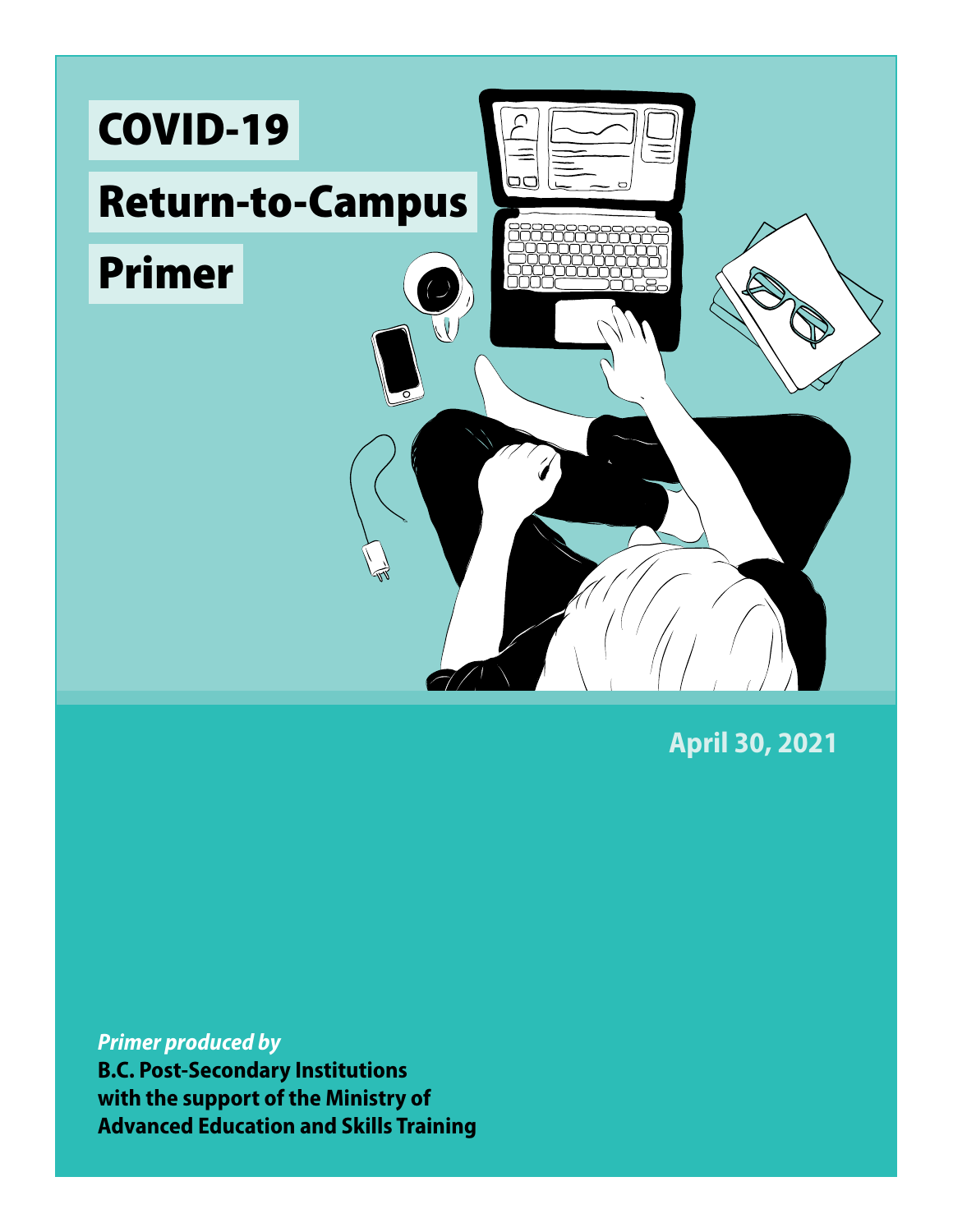# **COVID-19 Return-to-Campus Primer**

The *COVID-19 Go-Forward Guidelines for B.C.'s Post-Secondary Sector* (*Guidelines*) are being updated by a team of experts from the public post-secondary sector, and representatives from the Office of the Provincial Health Officer, Regional Health Authorities and the BC Centre for Disease Control. Updated guidelines will reflect predicted COVID-19 conditions for the fall along with updated infection prevention and control measures appropriate for those conditions. Flexibility and adaptability based on scientific evidence and epidemiology to manage the COVID-19 virus will continue to be important as the postsecondary system returns to on-campus activities.

The *Guidelines* are expected to be released in the coming weeks with implementation planned for August 1<sup>st</sup>. In the interim, the *COVID-19 Return-to-Campus Primer* is a planning tool intended to provide high-level guidance to support planning for the safe return of students, faculty and staff throughout the summer, and the updating of campus safety plans in anticipation of a full return to face-to-face instruction. Until the revised *Guidelines* are implemented on August 1st, the current *Guidelines* remain in effect.

# **Planning Context**

On March 8, 2021, B.C.'s Provincial Health Officer, Dr. Bonnie Henry, advised public post-secondary institutions to begin planning for a full return to on-campus teaching, learning and research in September 2021 (see Attachment 1). It is very important for everyone's health and well-being to get back on campus. Dr. Henry expressed deep confidence that the combination of mass immunization contributing to community immunity, the application of revised health and safety protocols in the *COVID-19 Go-Forward Guidelines for B.C.'s Post-Secondary Sector*, and the regular review and updating of multilayered institutional safety plans will support the safe resumption of on-campus activities.

Planning for a full return to campus at a time when COVID-19 infections are high requires institutions to look with extra care at what campus conditions are likely to be in September 2021. Planning assumptions and guidance for returning to campus will be informed by a continued commitment to protecting the health, safety and well-being of the campus community, while remaining mindful of the importance of adaptability as conditions change.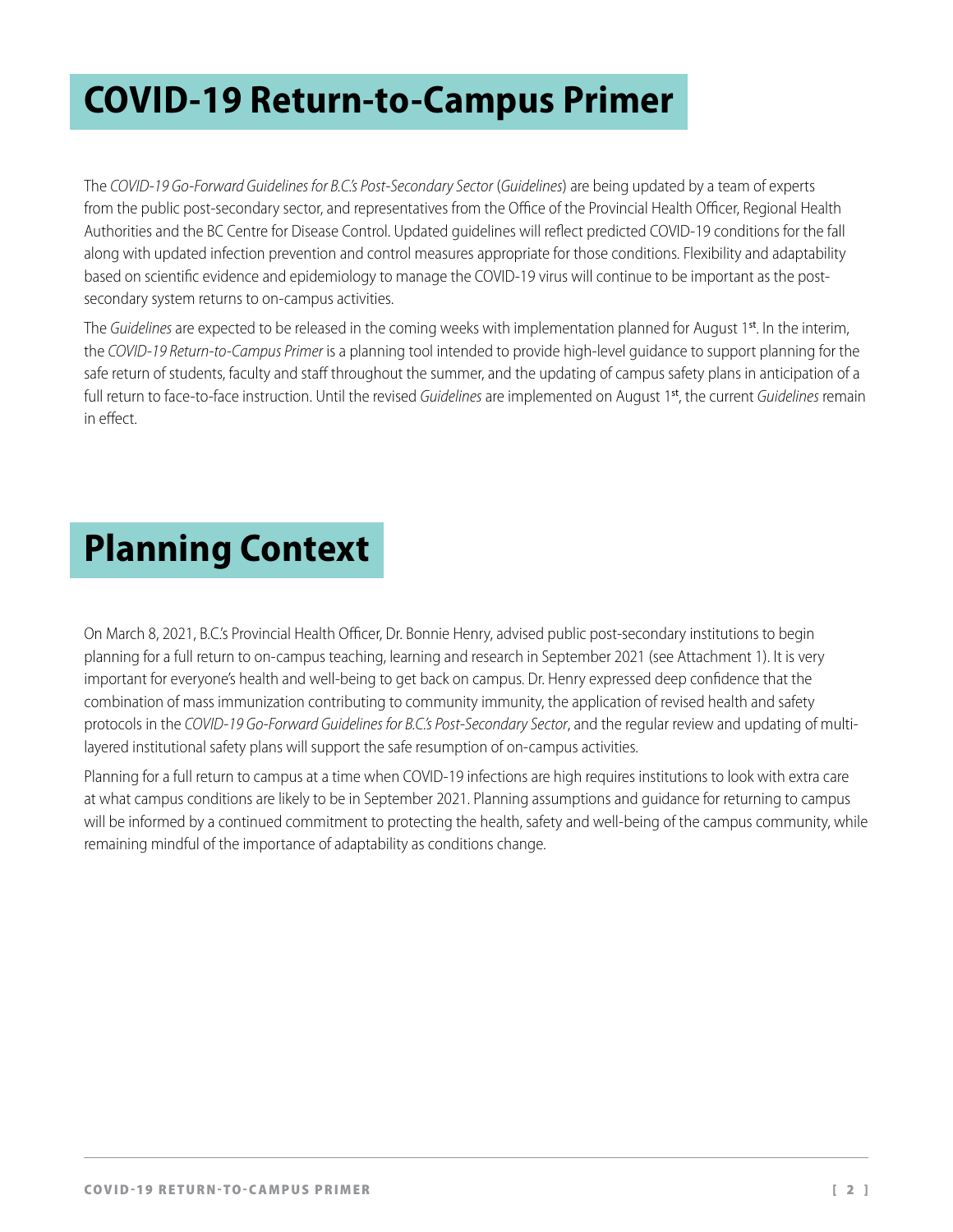# **Fall Planning Assumptions**

By September 2021, it is anticipated that:

- COVID-19 transmission will be low, and more importantly serious infections will be uncommon. COVID-19 is a virus that is unlikely to be eliminated from the population. However, COVID-19 can be managed in the same manner as other common respiratory infections.
- I All adults in B.C. will have had an opportunity to receive at least one dose of the COVID-19 vaccine before July 1, 2021, while many will have received two doses by the end of August.

#### **Infection Prevention and Control Measures**

Based on guidance from the Provincial Health Officer and experience to date within B.C. and other jurisdictions, controlled environments such as post-secondary educational settings are lower-risk sites for COVID-19 transmission. The multiple layers of infection prevention measures in place have helped post-secondary campuses remain open and available for learners with remote adaptive learning while successfully minimizing the spread of COVID-19.

While elimination of the COVID-19 virus is not feasible in the near future, we can certainly adapt to living with COVID-19 as we do with other manageable seasonal ailments such as influenza. Immunization and prevention and exposure control measures are the tools we have to make everyone less vulnerable to getting COVID-19 or experiencing serious outcomes.

Preventing the spread of COVID-19 relies on everyone doing their part, including immunization, selfadministered health checks, staying home when sick, wearing masks when appropriate, practicing hand hygiene, and maintaining strong public health measures such as monitoring, testing and contact tracing protocols.

Authorized vaccines have proven to be highly effective at reducing serious outcomes from the COVID-19 virus. B.C. is expecting all adults in the province to have the option of receiving their first dose of a COVID-19 vaccine

before July 1, 2021. As immunization programs roll out, their positive effects will build at the population level, reducing transmission in communities, decreasing serious outcomes of COVID-19, and thereby even protecting unvaccinated individuals.

As conditions improve through the summer, it is reasonable to expect that some of the more restrictive public health measures affecting our personal and professional lives will be relaxed and replaced with other proven infection prevention and control measures. While no single layer of protection against COVID-19 is perfect, when multiple layers of protection are combined, the risk of transmission is significantly reduced. Due to the anticipated effect of the immunization program, the layering of core public health measures, and the tailoring of prevention and control measures, physical distancing will not be required in controlled post-secondary classrooms and instructional settings.

Core measures that are expected to remain in place for September, until otherwise determined by the Provincial Health Officer, include:

- **•** Completing a daily COVID-19 self-assessment and not attending campus when ill;
- Following handwashing and hygiene protocols;
- Maintaining up-to-date campus COVID-19 Safety Plans;
- **•** Continuing daily cleaning protocols in all indoor settings and on high tough surfaces; and
- ◆ Requiring non-medical masks in indoor common areas depending on the rate of COVID-19 transmission.

Some federal travel restrictions may remain in place in the fall. It is anticipated that students entering Canada to study will continue to be permitted entry if they are attending a designated learning institution with a COVID-19 readiness plan approved by the province. These students will be required to continue following federal testing and quarantine requirements in place at the time of entry into Canada.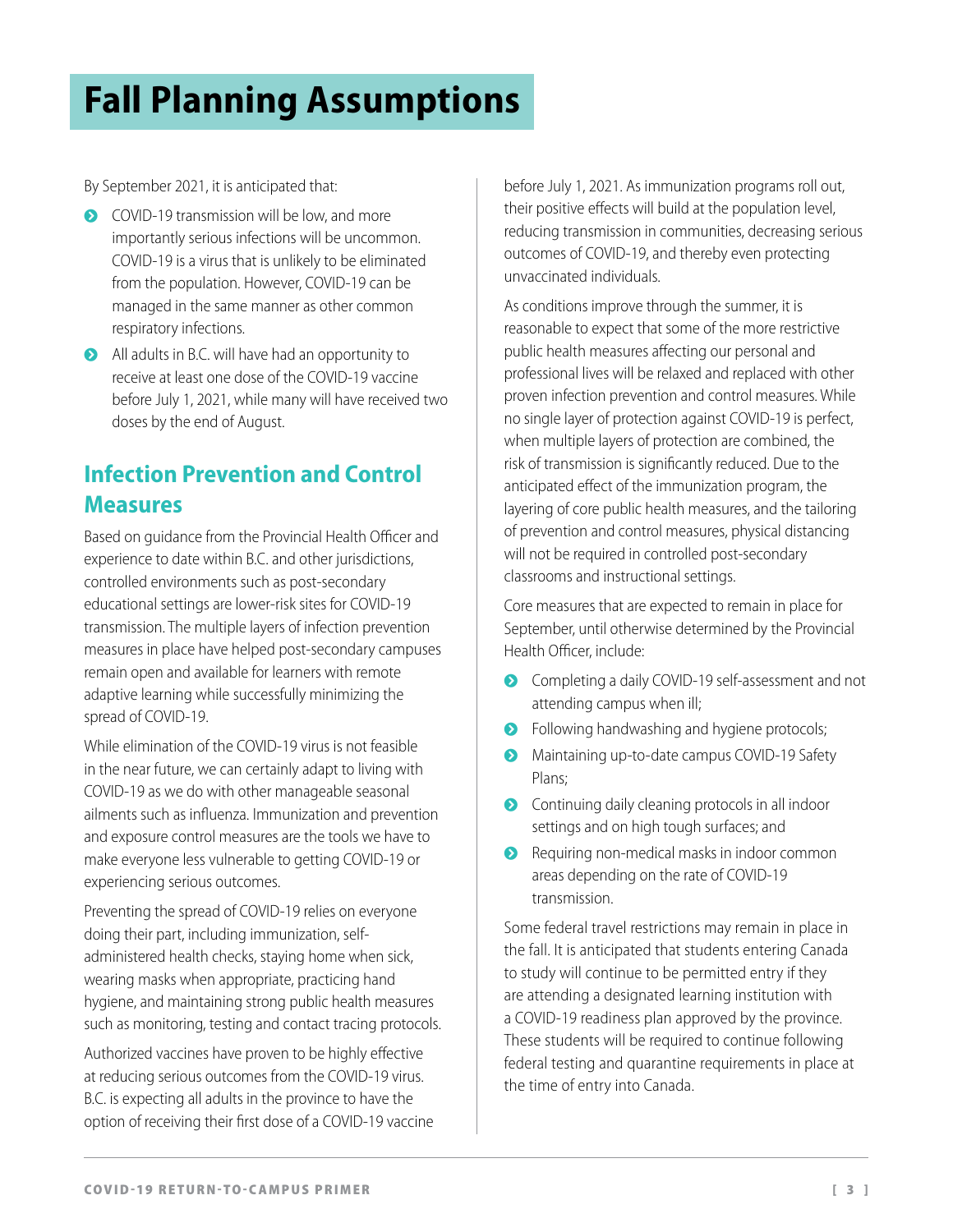# **Safety is Everyone's Responsibility**

We can all contribute personally and professionally by getting vaccinated (as we are able), following campus safety plans, performing our daily health check, staying home when sick, wearing masks as required, following handwashing and hygiene etiquette, and following public health orders and guidelines both on and off campus.

It is up to each one of us to do our part, but it is our collective efforts that will make the difference.

## **General Campus Planning**

In addition to a comprehensive immunization program, a number of core public health measures and tailored infection prevention and control measures are expected to continue to support the safe resumption of on-campus activities. These anticipated measures are outlined below.

### **Campus Logistics**

- **•** Daily self-assessment for COVID-19 symptoms will continue. Individuals experiencing symptoms should stay home, consult the BC COVID-19 self-assessment tool to determine if COVID-19 testing is needed, and contact 811 or their healthcare provider for medical advice as necessary.
- $\bullet$  Where possible and practical, managing the safe flow of pedestrian traffic within buildings and confined areas will be recommended, at least in the short term. Directional arrows in hallways for traffic flow and denoting building entrances and exits are recommended. Furniture for informal or noneducational/non-study use should be organized to discourage crowding. Directions should be posted to minimize time spent in confined spaces (e.g. elevators, washrooms).
- **•** Anticipate a role for non-medical masks. Institutions should anticipate that masks may be required in indoor common areas including lobbies, hallways, washrooms, elevators, kitchens, break rooms, and other high-traffic common areas where individuals circulate freely. Any requirements for masks in more structured indoor settings like classrooms, libraries, and work spaces will be informed by the Provincial Health Officer and the *COVID-19 Go-Forward Guidelines for B.C.'s Post-Secondary Sector*.
- WorkSafeBC continues to advise that building ventilation systems, in good operating condition, do not contribute to the spread of COVID-19. Institutions should ensure that building ventilation (HVAC) systems are operating and maintained in accordance with WorkSafeBC requirements and relevant ASHRAE<sup>1</sup> Standards for indoor air quality.
- $\bullet$  Barriers or partitions may continue to be used in busy client-facing settings including retail checkouts, kiosks, and food service counters. They may also be considered in smaller, open office spaces where multiple workstations are in close proximity.

<sup>1</sup> ASHRAE – the American Society of Heating, Refrigerating and Air-Conditioning Engineers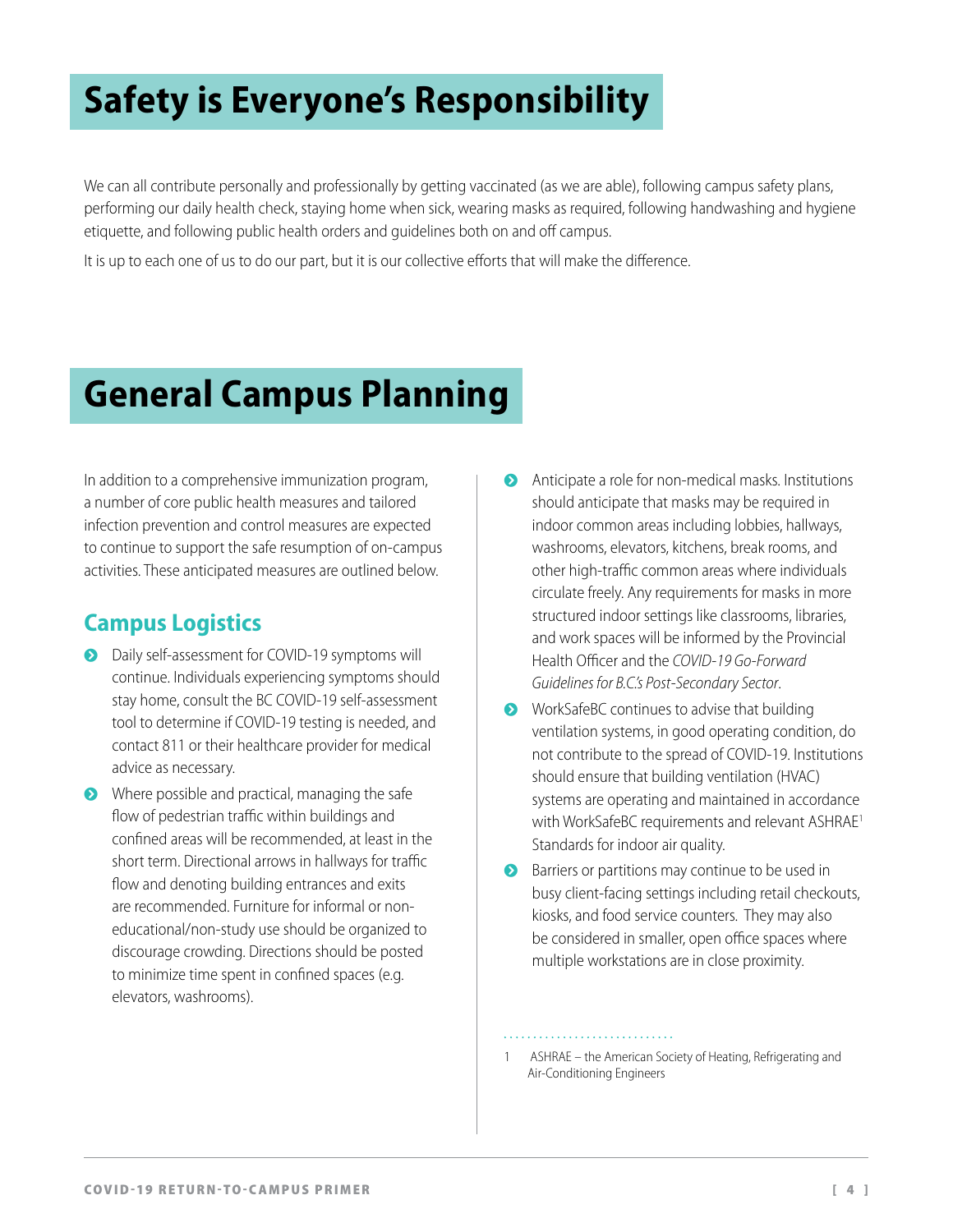### **Student Housing and Dining Facilities**

- On-campus student housing providers can plan for full or close-to-full occupancy for the fall. Institutions may wish to hold back 1-2% of total student housing beds for the isolation or quarantine of students in the event of infection.
- $\bullet$  It is anticipated that dining facilities for student housing and cafeterias serving students, faculty and staff at educational institutions will continue to be exempt from any provincial closure orders for restaurants and bars. On-campus restaurants and pubs should follow the provincial requirements for food and liquor serving premises including closures and restrictions when applicable.

### **Cleaning and Hygiene**

- **•** Hand hygiene should be actively promoted. Hand sanitization stations are recommended for placement outside classrooms, at regular intervals throughout common spaces and at the entrances/exits to all public spaces.
- **•** Educational spaces, public spaces and high touch areas should be cleaned daily and routinely. Cleaning between classes is not required.

### **COVID-19 Safety Plans**

**•** Before resuming activities on-campus, WorkSafeBC requires each post-secondary institution to have a COVID-19 Safety Plan in place. The Safety Plan outlines the policies, guidelines, and procedures in place to reduce the risk of COVID-19 transmission. These plans should be aligned with the safety guidance and layers of protection outlined in the current version of the *COVID-19 Go-Forward Guidelines for B.C.'s Post-Secondary Sector*, and follow any additional health and safety protocols prescribed by WorkSafeBC.

#### **Faculty and Staff Considerations**

- $\bullet$  We acknowledge that some faculty and staff may feel anxious or hesitant about a return to campus. Employees should be clearly informed of new or updated workplace safety procedures, and how they are designed to protect faculty and staff from COVID-19 before returning to the workplace.
- **•** Formal requests for a medical accommodation should be considered based on the individual circumstances and in accordance with collective agreements, legal obligations and established accommodation review timelines.
- $\bullet$  Faculty and staff are eligible to take to up to three (3) hours of paid leave to be vaccinated against COVID-19. Amendments to the Employment Standards Act provide this support for both doses of the vaccine.
- $\bullet$  Faculty and staff absences may be higher than during pre-pandemic periods due to ongoing selfassessment and self-isolation requirements. While community transmission is expected to be very low, employees may need to take time off or work from home if diagnosed with COVID-19, or advised to self-isolate or quarantine as part of the contact tracing process.

#### **Related Public Health Guidelines**

- $\bullet$  For guidelines that relate to other aspects of campus operations beyond the delivery of post-secondary education and training, the post-secondary sector will continue to rely on Provincial Health Officer orders and guidelines developed and updated for other sectors (e.g., size of outdoor gatherings, use of athletic and recreational facilities, travel, retail services, etc.).
- $\bullet$  Institutions should continue to work with their local medical health officers for campus-specific questions, local / regional public health guidance, and COVID-19 case and contact management.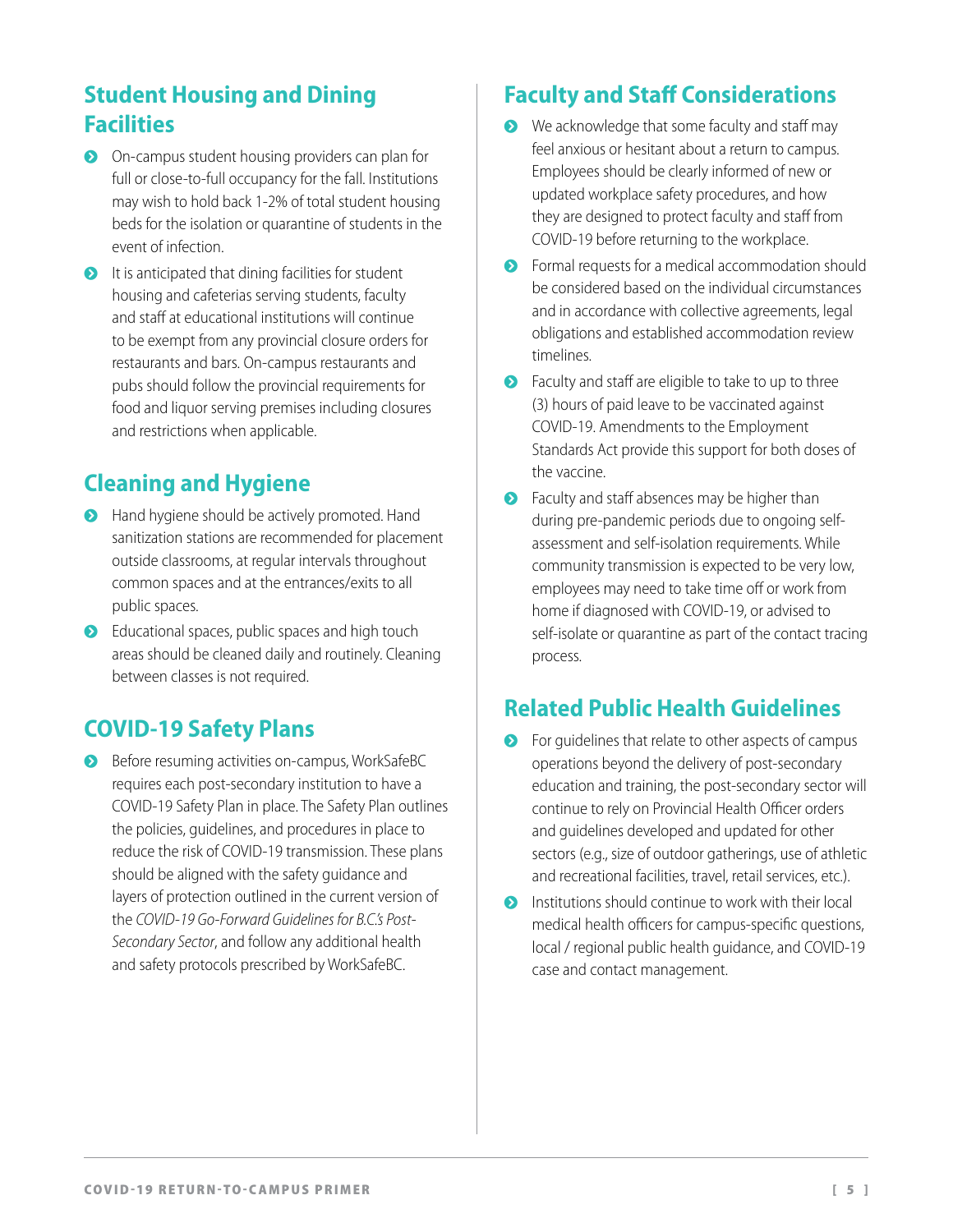- $\bullet$  COVID-19 vaccines are available to all adults living, working or studying in BC during the pandemic. You do not need a Personal Health Number, BC Services Card or to be enrolled in B.C.'s Medical Services Plan to get the vaccine. All adult students will be eligible to receive the vaccine, including International students. The COVID-19 vaccine will not be mandatory. There are no vaccines in Canada that are mandatory. However, *[ImmunizeBC](https://immunizebc.ca/ask-us/questions/will-covid-19-vaccine-be-mandatory#:~:text=Answer%3A,in%20Canada%20that%20are%20mandatory.)* highly recommends getting the vaccine.
- Rapid point-of-care screening for COVID-19 is being used by BC Health Authorities for COVID-19 testing in settings with increased risk of transmission and/ or outbreaks. Point-of-care testing for COVID-19 is available to post-secondary institutions that meet the indications outlined in B.C.'s *[Rapid Point](http://www.bccdc.ca/health-info/diseases-conditions/covid-19/testing/rapid-covid-19-point-of-care-screening-program)  [of Care Testing Strategy](http://www.bccdc.ca/health-info/diseases-conditions/covid-19/testing/rapid-covid-19-point-of-care-screening-program)*. Institutions interested in rapid COVID-19 point-of-care tests can email *[RapidPOCTeam@phsa.ca](mailto:RapidPOCTeam@phsa.ca)* for an intake assessment.

## **Educational Activities:**

- $\bullet$  Educational activities are defined as those activities offered with the intention of delivering and/or supporting student learning and development. Educational activities include both structured activities scheduled in classrooms, lecture theatres, libraries, studios, workshops, labs, field schools, practicum, performance, or research settings as well as informal activities engaged in by faculty, staff and students that support teaching, learning, research, and student development.
- $\bullet$  Institutions have the discretion to identify which activities are considered educational activities based on the above definition.
- $\bullet$  Educational activities associated with orientation events are encouraged. Non-educational or social activities throughout the year should be planned according to the prevailing Provincial Health Officer orders in effect at that time.

#### **Classroom Logistics**

The Provincial Health Officer has indicated that there are no limits on the number of participants for in-class educational activities. Fall classes can be scheduled without physical distancing requirements (e.g. a classroom with 30 seats can be scheduled with 30 students; a lecture theatre with 150 seats can be scheduled with 150 students).

It is recommended that students select a specific seat / space within a class or lab at the start of term, and endeavour to use that same seat or sit in the same immediate area until the end of term. There will be no requirement for institutions to cohort students, specifically assign seats, or take attendance for educational activities.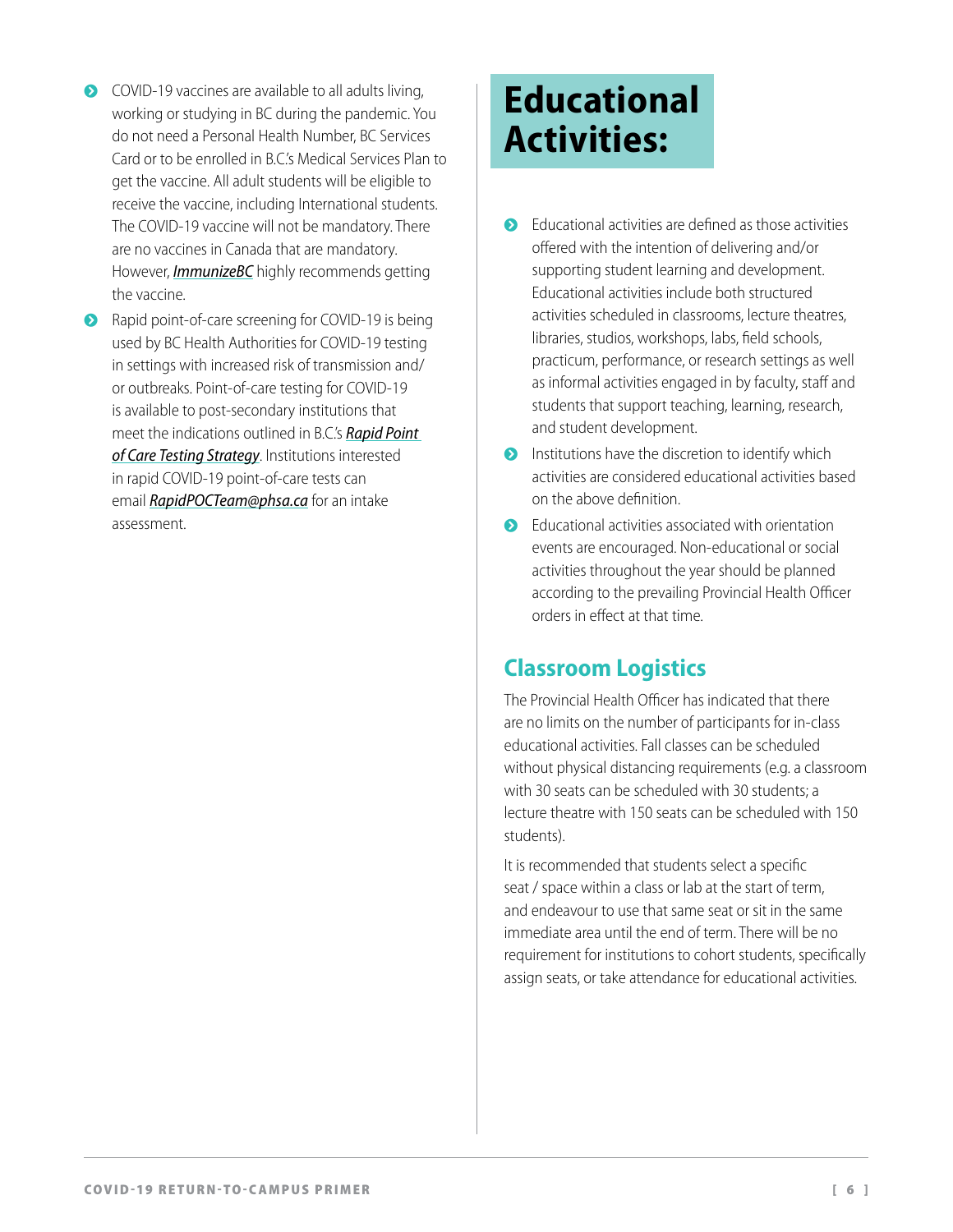#### **Student Supports / Accommodation**

- **•** Indigenous learners and First Nations communities might continue to take increased safety measures during the pandemic, which may mean that some students will not be able to attend in-person classes. Some First Nations may still be under states of emergency. Institutions should work with First Nations communities and Indigenous learners to develop plans to support continued access to some academic programming and services for these students.
- **•** Institutions are strongly encouraged to develop and/ or follow established accommodation mechanisms to ensure that students who cannot physically be on campus (e.g., they are ill, adhering to quarantine rules, self-isolating, attending a vaccine appointment, etc.) are not significantly disadvantaged in their educational pursuits. Institutions are also strongly encouraged to waive any requirements for medical documentation from students for absences given the strain this will cause on the medical community.
- $\bullet$  Institutions are encouraged to work collaboratively with student societies, clubs and governments to assist in the development and implementation of COVID-19 safety plans, and positively reinforce COVIDsafe behaviours both on and off campus.

#### **Mental Health Supports**

**•** Mental health supports will be critical to support a full return to in-person activities on-campus. Communication plans should be in place to raise awareness of these supports.

#### **Program-Specific Considerations**

- **•** Students and instructors will be expected to follow guidelines for specific settings where work integrated learning placements occur, including clinical, teaching, internships, co-op placements, and other community engaged work placements. Institutions should be knowledgeable of program-specific COVID-19 safety protocols and ensure that student and instructor risk is minimized in these placements.
- $\bullet$  Institutions, students, faculty and staff should adhere to travel advisories when considering studying or working abroad.

#### **Student Health Services**

- $\bullet$  Student health services can play a key role by liaising with local public health officials to ensure students, including out-of-province and international students, have the most current information about the availability of vaccines. Institutions should continue to work with their local Medical Health Officer within their Regional Health Authority.
- $\bullet$  Institutional student health services should identify and communicate steps that students should take if they develop symptoms, including where to access testing.
- **•** Public health authorities are responsible for determining notification processes and requirements for confirmed cases of COVID-19.
- $\bullet$  Institutions may be asked to assist public health authorities in notifying close contacts, assisting in the identification of people who may have been exposed, distribution of materials prepared by the public health authorities, or supporting public notification efforts.
- **•** For more information, please refer to the *COVID-19 [Contact Tracing and Notification Protocols](https://www2.gov.bc.ca/assets/gov/education/post-secondary-education/institution-resources-administration/aest_postsecgoforwardguidelines.pdf)* on page 7 in the current *Guidelines*.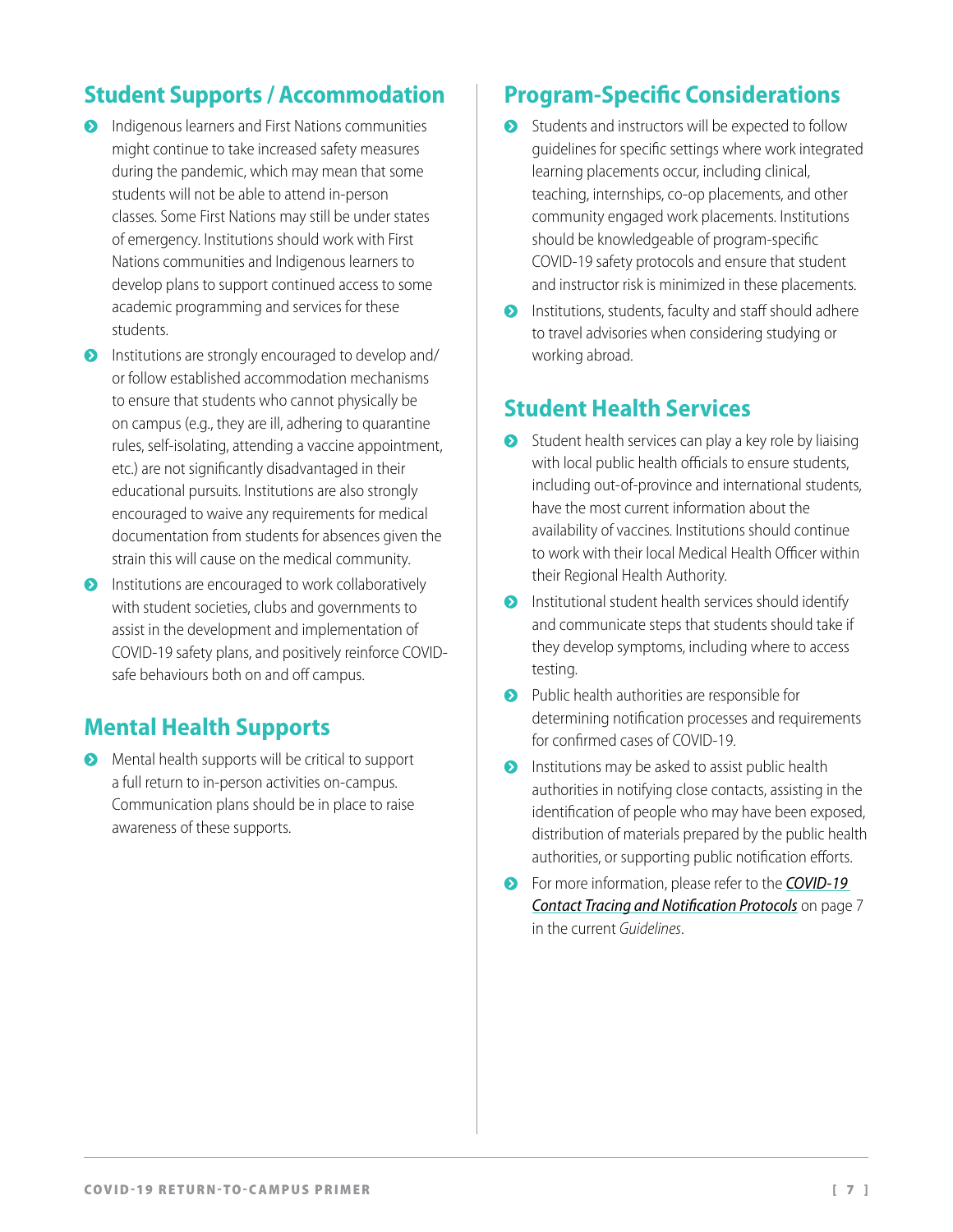



1190387

March 8, 2021

Dear Post-Secondary Institution Presidents:

I am writing to you to acknowledge the important leadership the post-secondary sector has shown in BC's response to the COVID-19 pandemic over the past 12 months, and to support you with the critical goal of resuming safe on-campus teaching, learning and research in September 2021.

Your institutions worked in partnership with the BC Centre for Disease Control, WorkSafeBC, the Ministry of Advanced Education and Skills Training, and staff in my office to produce and update the "COVID-19 Go-Forward Guidelines for B.C.'s Post-Secondary Sector." Those Guidelines and your institutional health and safety plans helped the sector to be very successful in mitigating the spread of COVID-19. The quick adaptation to remote learning, while staying open and available for learners, played a major role in the success of B.C.'s pandemic response.

My office and our medical health officers share your concerns about the wellbeing of young adults who are disproportionately affected by the pandemic, including worsening mental health, increased financial instability and diminished future prospects. We also acknowledge this has been a difficult and stressful time for faculty and staff. It is imperative to get back on campus for everyone's health and well-being.

There are very good reasons to be confident that a return to on-campus instruction in the fall can be undertaken safely and successfully. Current projections of the COVID-19 vaccine supply in BC suggest that all vulnerable and high-risk groups should be immunized this spring, and the majority of the adult population by the summer. Young adults aged 18-24 should receive the vaccine no later than the end of July, but more likely sooner. The timing of immunization should not be a determinant of planning for a return to on-campus activities.

Given the expected timelines for immunization it is essential that we plan for a full return to inperson activities on campus in September 2021, including in-person instruction, with faculty and staff returning to campus sooner. Immunization will support what seems likely to become stable coexistence with COVID-19 as another manageable, seasonal ailment.

…/2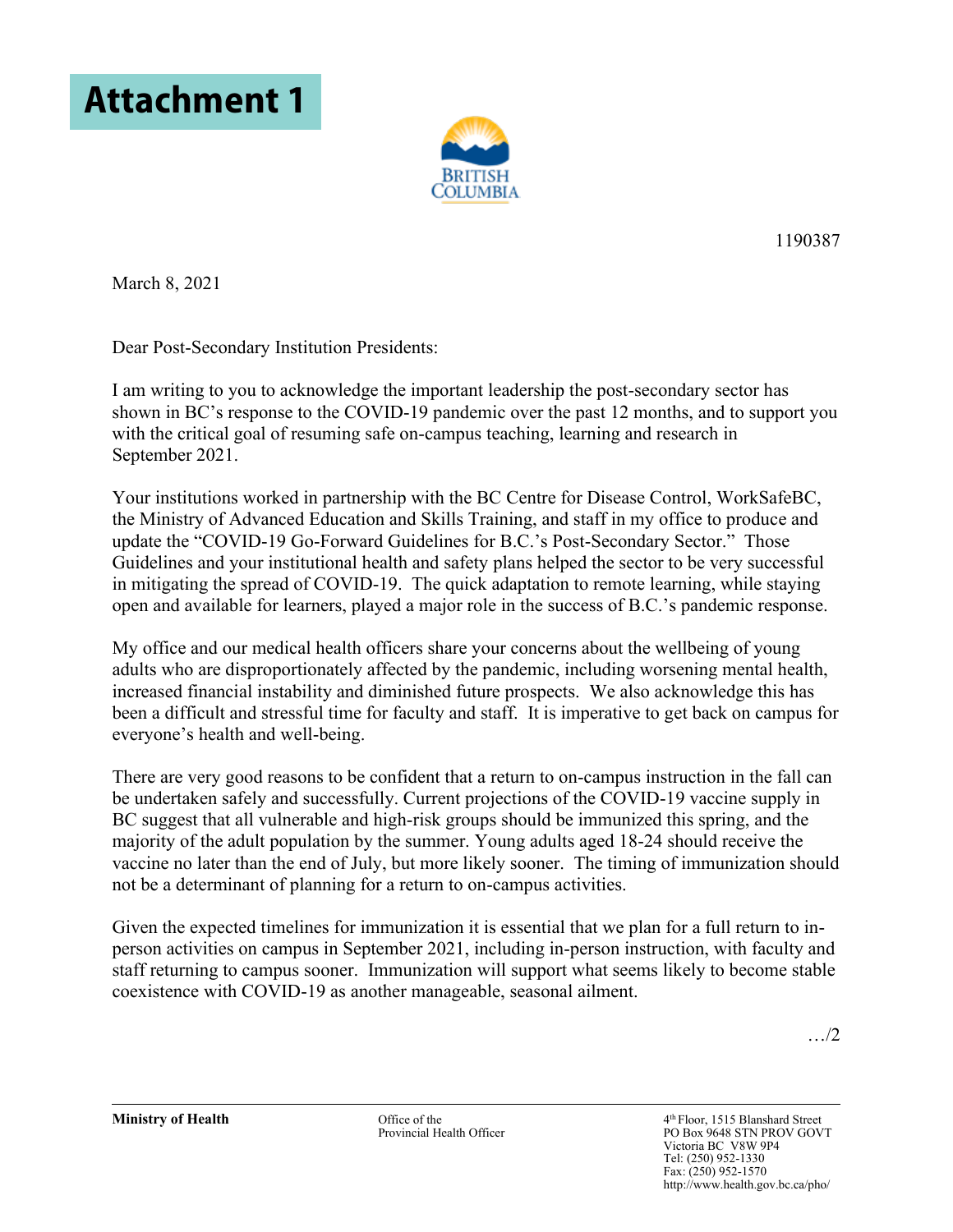New variants of the SARS CoV-2 virus will likely continue to emerge. We will respond to them through monitoring, re-formulation of tests and vaccines, and through other measures as needed depending on the characteristics of the variants. Targeted testing and contact tracing by health authorities will remain key supplements to immunization in rapidly controlling transmission. These activities will be part of normal, ongoing life with COVID-19.

We have also learned over the past year that when we implement effective safety plans, large sectors can operate safely. Reducing the opportunity for infectious contacts will continue to be an important strategy. As such, safety plans will remain important, with updates as required. My team looks forward to working with you to fine-tune plans for the prevention activities we have all become so familiar with: self-administered health checks; facilitating hand cleaning through access to soap and water or encouraging people to use hand sanitizers; use of masks; early detection and rapid testing of potential cases; isolation; and case and contact management.

The experience of the past year can help with a safe return to post-secondary campuses. Above and beyond immunization, infectious contacts in group settings at post-secondary institutions can be reduced through a variety of prevention and exposure control measures. Two-meter physical distancing has been my guidance for uncontrolled group settings. Such distancing is neither practical, nor necessary, in the controlled context of post-secondary instructional settings. I am very confident that the combination of immunization and continued application of the "COVID-19 Go-Forward Guidelines for B.C.'s Post-Secondary Sector" will support the safe and complete resumption of campus teaching, learning, and research.

We also believe student housing, dining and other on-campus student services will be able to return to normal or close-to-normal capacities by following revised protocols in the "COVID-19 Go-Forward Guidelines for B.C.'s Post-Secondary Sector."

Based on what we have learned in the past year, and the important protection that immunization will provide, I, as well as the medical health officers in British Columbia, strongly support the resumption of on-campus activities in September 2021. Public health will also continue to work with post-secondary institutions to determine if measures are needed to keep activities inside and outside the classroom safe in the fall, such as public transportation, socializing outside of class, athletics, and arrival and quarantine of international students.

Thank you, again, for the important role you play in supporting the provincial COVID-19 response, and in helping British Columbians to realize the full experience and benefits of postsecondary education. I look forward to working with you to strengthen the collaboration between public health and post-secondary institutions for a full and safe return to on-campus instruction in September 2021. We all look forward to the rich campus interactions that will make learning and personal development so much more effective and supportive for students, faculty, and staff.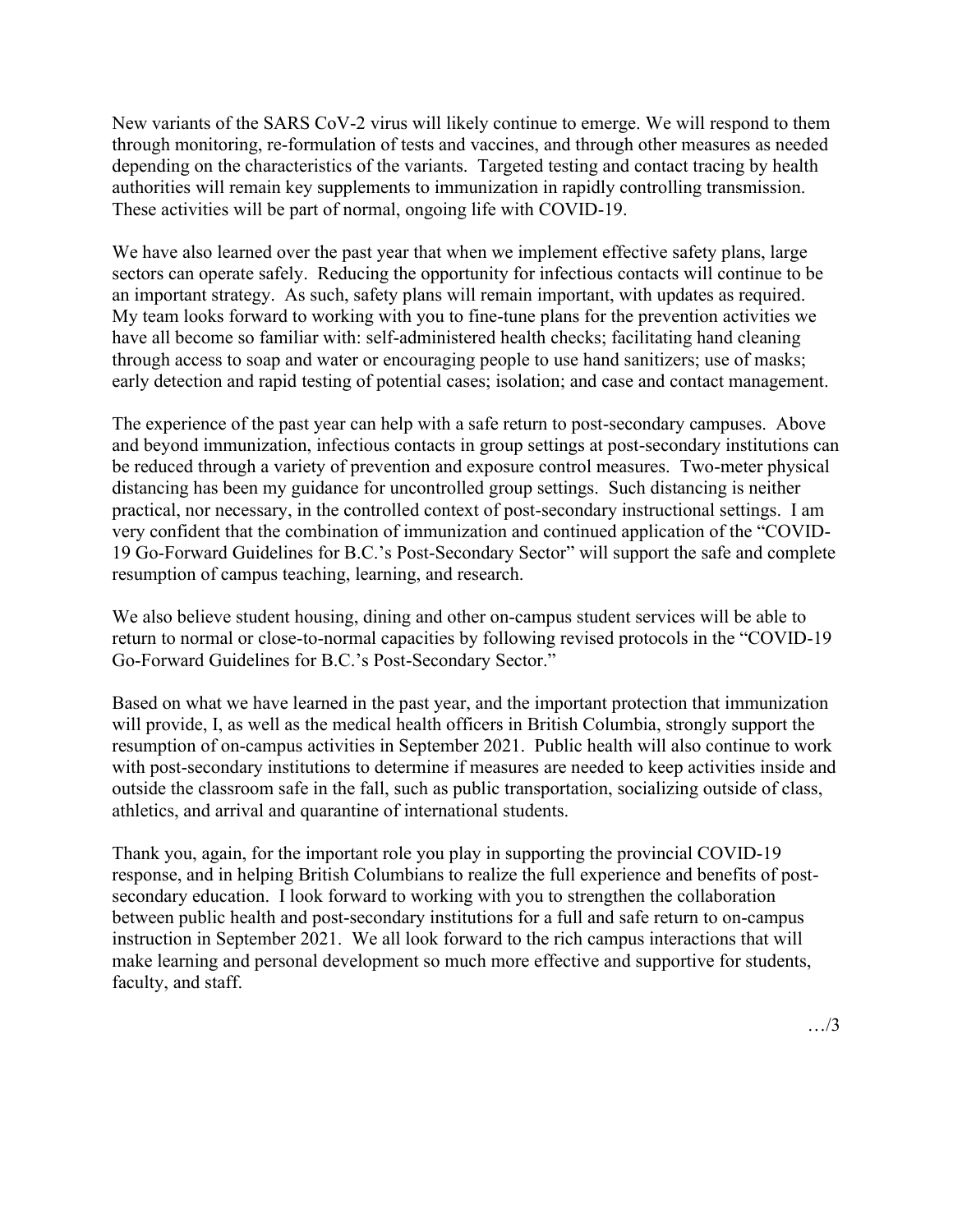Sincerely,

 $B$ onnie Henry

MD, MPH, FRCPC Provincial Health Officer

Cc Honourable Anne Kang, Minister of Advanced Education and Skills Training Shannon Baskerville, Deputy Minister of Advanced Education and Skills Training Max Blouw, President Research Universities' Council of BC Ruth Wittenberg President, BC Association of Institutes and Universities Colin Ewart, President BC Colleges Honourable Adrian Dix, Minister of Health Stephen Brown, Deputy Minister, Ministry of Health Chief Medical Health Officers, Regional Health Authorities Chief Medical Officer, First Nations Health Authority Deputy Provincial Health Officers